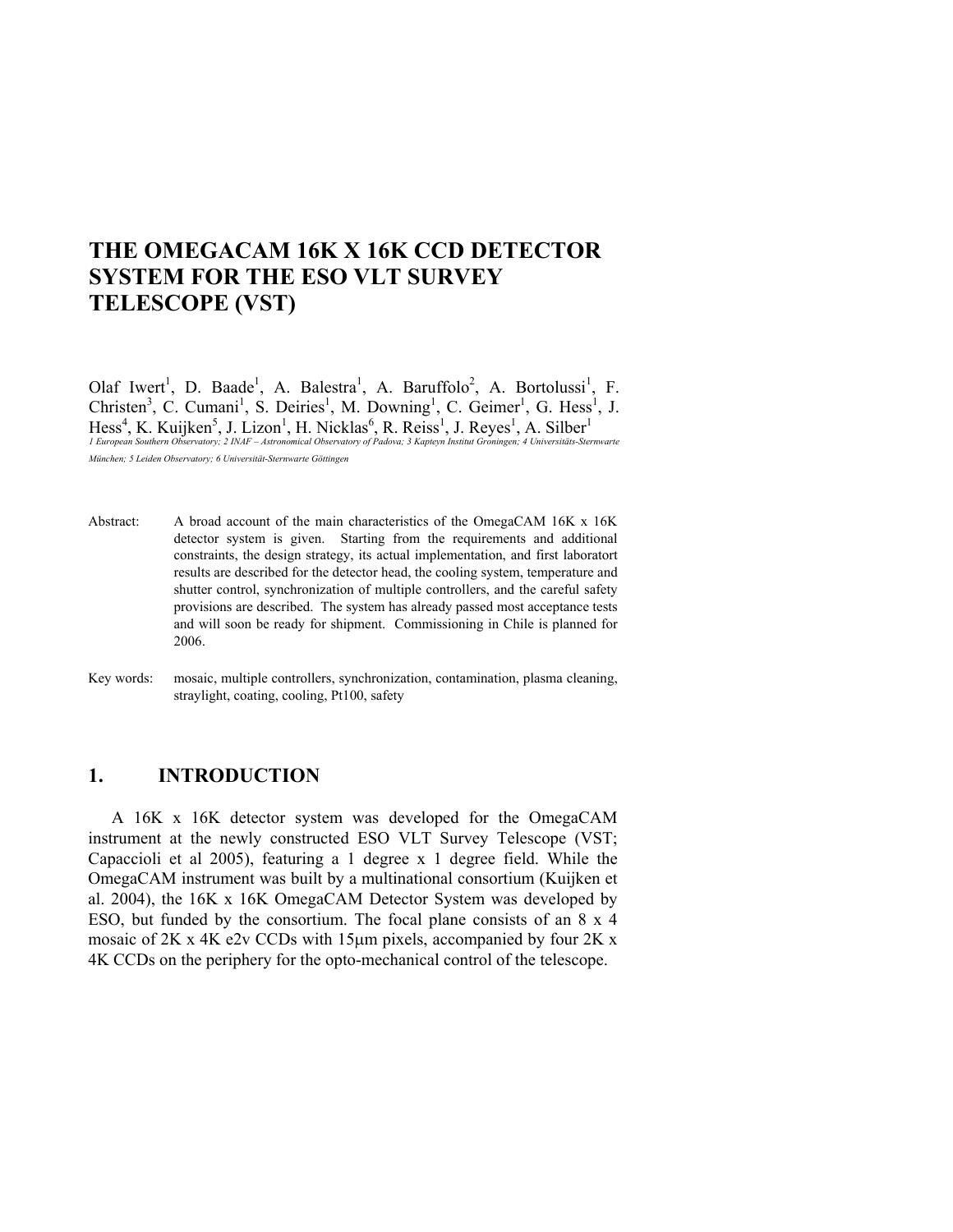#### **2. INTERFACES & MAIN REQUIREMENTS**

Compared to the ESO 8K x 8K Wide Field Imager (Iwert 1998, unpublished) the 16K x 16K OmegaCAM detector system is not just a fourfold replica. In the OmegaCAM case the basically identical 2K x 4K unit detectors have to be butted on fours sides. This leads to considerable complexity of the mechanics and electronics within the cryostat head. In spite of this, the two instruments and telescopes have comparable size, so that the overall filling factor at the Cassegrain focus is very much larger, and the instrument reaches the weight and momentum limits of the VST. The very small back-focal distance forces the cryostat to be deeply imbedded into the instrument while the optical design foresees - as an additional constraint - the last field flattener element as the cryostat entrance window. The lack of space eliminates all possibilities to mount the cooling system around the cryostat head and a customized CCD controller with the shortest cable length below.

 The cryostat had to be equipped with a fully self-contained vibrationfree cooling system providing about 65 W of cooling power to the CCD mosaic, while having a high degree of autonomy. Following standardization requirements, FIERA controllers had to be used in multiple synchronized configuration within the hierarchical VLT computer control system. Whereas the CCD mosaic is challenging in terms of data volume, the auxiliary CCDs present additional challenges in the number functions to be accommodated in the design and rapidly coordinated in real-time operation: The need for differential guiding required two fixed large field guider CCDs in the same focal plane, whereas two large field CCDs are offset against the focal plane with  $+/- 2$  mm for the telescope active optics control. As OmegaCAM is the only instrument on the VST, a maximum downtime of 1% has to be satisfied by the OmegaCAM detector system because switching to an alternative instrument is impossible.

In response to these challenges, the OmegaCAM system incorporates several novel ideas that are customized to the VST and OmegaCAM but are nevertheless complaints with the VLT standards.

# **3. THE CCD DETECTORS**

The unit detectors are e2v CCD44-80 devices, the UV sensitivity of which was vital for this project. They have been further enhanced by means of an integrated Pt100 temperature sensor, which helped to homogenize e2v and ESO test data, as well as permitting direct control loops of the CCD temperature. A revised package has been designed in connection with a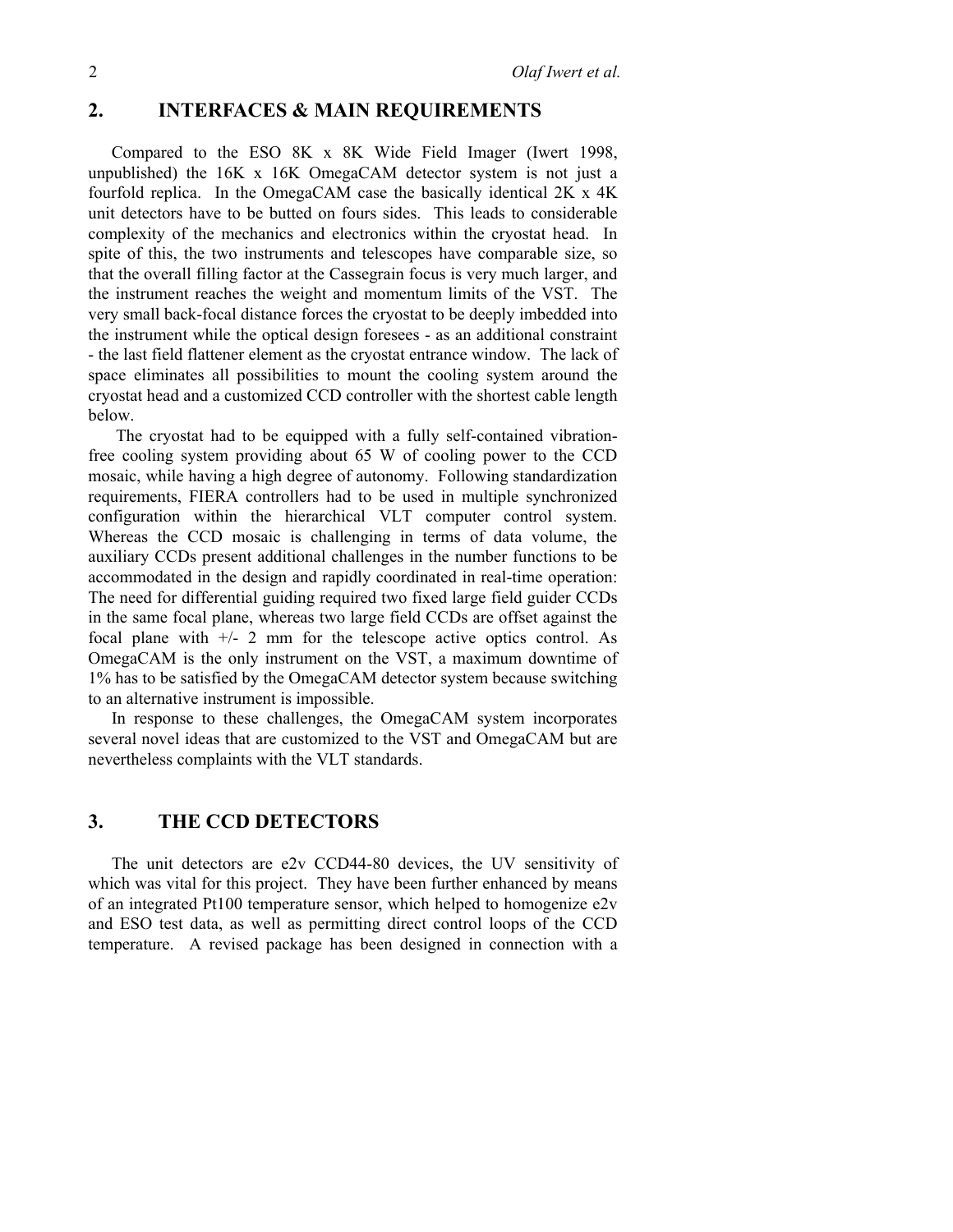custom-made ZIF socket especially for the enhanced four side buttability and the space constraints of the underlying flexrigid connector boards. All detectors have been tested and qualified individually on the ESO test bench against the contractual specifications. As the CCDs in each quadrant of the cryostat are partially sharing parallel and serial clocks, they have for each quadrant been selected according to their channel potential. The cosmetic defects are well below the specified global defect budget. CCD flatness and accurate package metrology by e2v eased the integration into the mosaic without further spacer adaptations. More details about the individual testing procedures for these detectors can be found in Christen et al. (2004).

## **4. THE DETECTOR HEAD**

The cryostat head is the nexus of all interfaces of the detector system. Conflicting requirements from different domains had to be accommodated while the instrument was developed external to ESO. As the cryostat could not be prototyped due to cost and time, all solutions had to be designed in one go for the final product. The outside space limitations from the surrounding instrument together with the circular field flattener imposed a high filling factor and several form factors onto the cryostat. Following the symmetrical focal plane layout with 'left, left, right, right' CCD output register location (per mosaic column), the mechanics of the detector head was designed with a square housing. But the instrument housing (above) and the cooling system (below) are both circular. Symmetrical mechanical design - wherever possible - helped the modularity, the thermal properties of the CCD mosaic table, as well as the space, flexure and earthquake safety constraints.

Due to the limited access to all parts inside the cryostat and the fact that all mechanical and electronics parts had to be mounted without prior prototypes, the system was in a first step integrated without ultra-cleaning. After some small modifications the final cleaning was applied with strategies suitable to the types of materials in question. Owing to the sheer size of the parts conventional cleaning mehtods could not always be applied. Therefore - amongst others - plasma cleaning was employed in-situ in the cryostat vessel. (Further details can be found in Deiries et al, these proceedings). Thereafter the clean cryostat head was integrated inside the clean room with the other cleaned component groups. Over some months, it was gradually put into cryogenic and electrical operation. The CCD mosaic was stepwise populated and tested with different numbers and different grades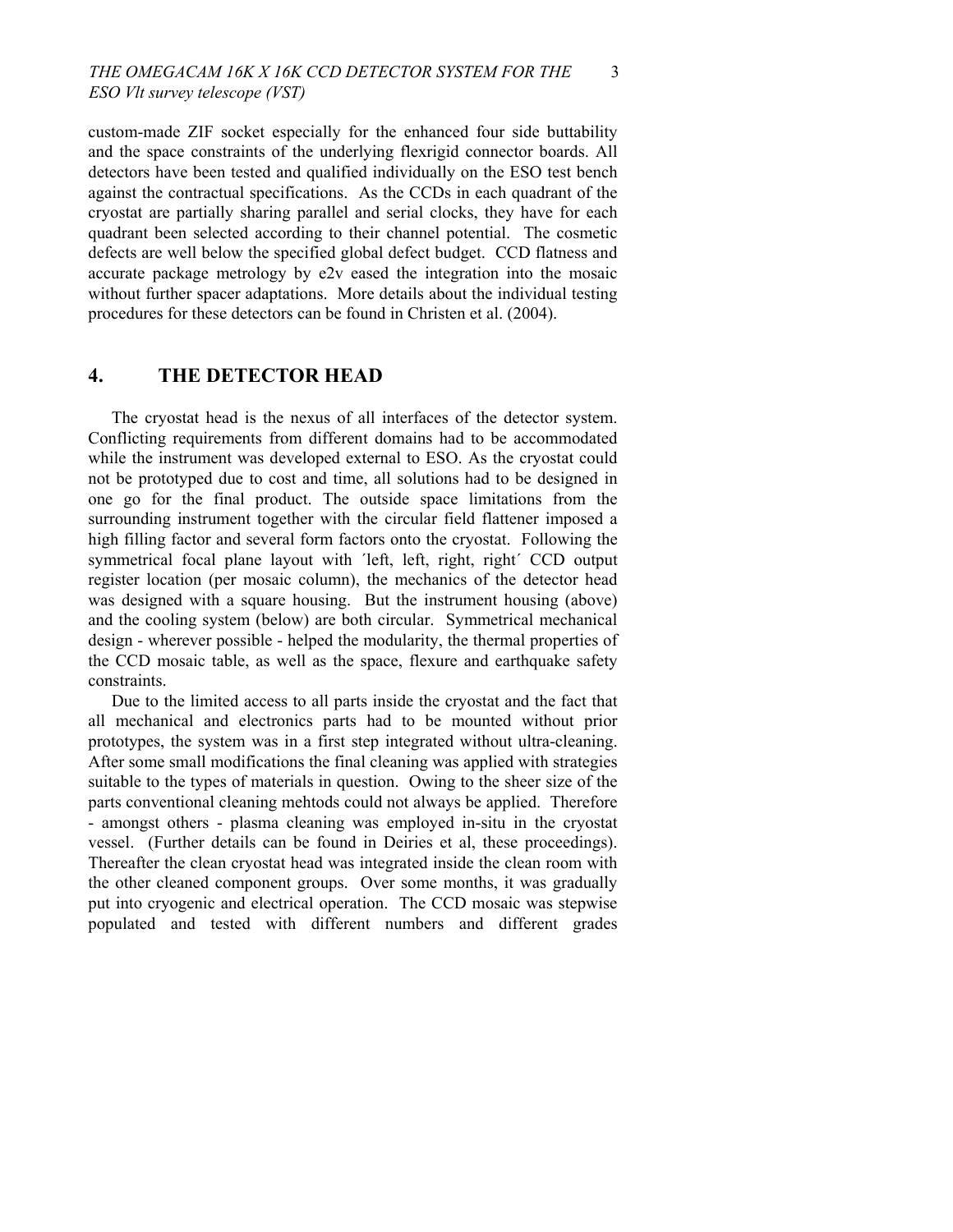(mechanical, engineering, science) of detectors in order to reduce the possible impact of risks of mechanical, chemical, and electrical damage.

Key design drivers of the cryostat detector head were therefore symmetry, modularity, and easy access to all parts during all phases of assembly, integration, and testing. *On the outside* this concerned mainly the easily separable but precisely tilt-aligned and centered optical field flattener with integrated defogging system at the top and the cooling system at the bottom with a special interface for the easy lift-off of the detector head. *Inside* the detector head, cryogenic connections and electronic boards had to be disentangled such as to make them from the beginning independent and not crossing each other, so that each part inside the detector head can be integrated or disintegrated at any time without a need for removing others.

In spite of the external diameter of 70 cm, the overall alignment error budget required all critical parts to be machined with a precision of a few microns.

In order to ensure the effective cooling of the CCD mosaic, all intermediate levels of cooling parts were largely abandoned. The CCD mosaic table was produced of aluminum based on previous experience and its ability to distribute thermal energy quickly and uniformly. Following detailed detailled calculations, this base plate was designed as a light-weight but stiff 3D structure by integrating into an outer frame. On the top side it resembles a Swiss cheese for the mounting openings of CCDs and ZIF sockets, the bottom side interfaces with its cold fingers directly to the clamps that connect it both mechanically and thermally to the cooling system. After application of different machining technologies and many thermal cycles to release mechanical stress, a flatness of some  $\mu$ m was achieved. It is held and thermally isolated by fiberglass parts which were dimensioned according to the flexure budget and earthquake safety. All fiberglass parts have been Parylene coated to reduce outgassing in the vacuum.

The integrated electronics with about 1400 contacts to the outside world was designed such as to have low thermal conductivity, high modularity, and good signal separation. As a trade-off between manufacturing cost and routing space a ´four-in-one bus board´ was developed. It is mounted in the bottom cavities of the mosaic table. Per quadrant, two of these boards support eight CCDs and interface with one flexrigid interface board per signal group to a total of three vacuum connectors with 128 pins each. The connections for each of the four auxiliary CCD are fed through this board set of the respective nearest quadrant. The symmetry of the focal plane in connection with the symmetry of the mechanics permits the electronics of two quadrants each to be identical with the two pairs being mirror images of one another. All quadrants link to identical outside cabling for testability and ease of cabling. A total of 28 flexrigid boards have been designed and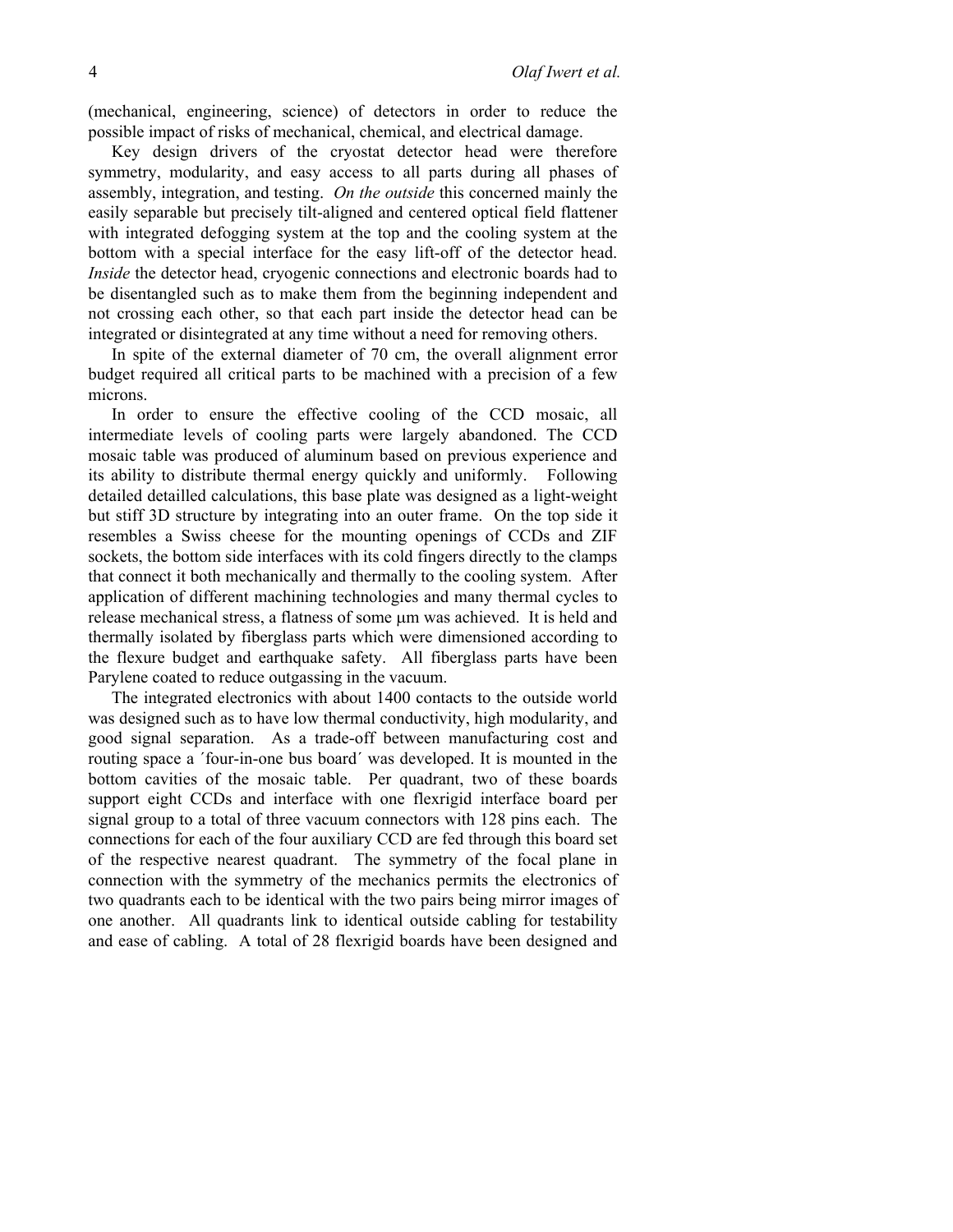handrouted in complex 3 D shapes for the cryostat system. The use of gluefree materials was mandatory to avoid contamination.



*Figure 1.* One quadrant of cryostat electronics *Figure 2.* Bottom view of cryostat head

All parts and baffles in the light entrance part between auxiliary CCDs and CCD mosaic were blackened with Kepla coating to avoid contamination and straylight. An actively cooled shield acts as ice barrier. The shiny bond wires of the CCDs were masked with both cold and warm shields. After stepwise qualification of all alignment-critical parts, the CCD mosaic flatness was laser-triangulated at -120 C (and through a special dewar entrance window without optical power); a value of  $25 \mu$  (pp) had been achieved.



*Figure 3.* The 16K x 16K mosaic *Figure 4.* Close-up of baffling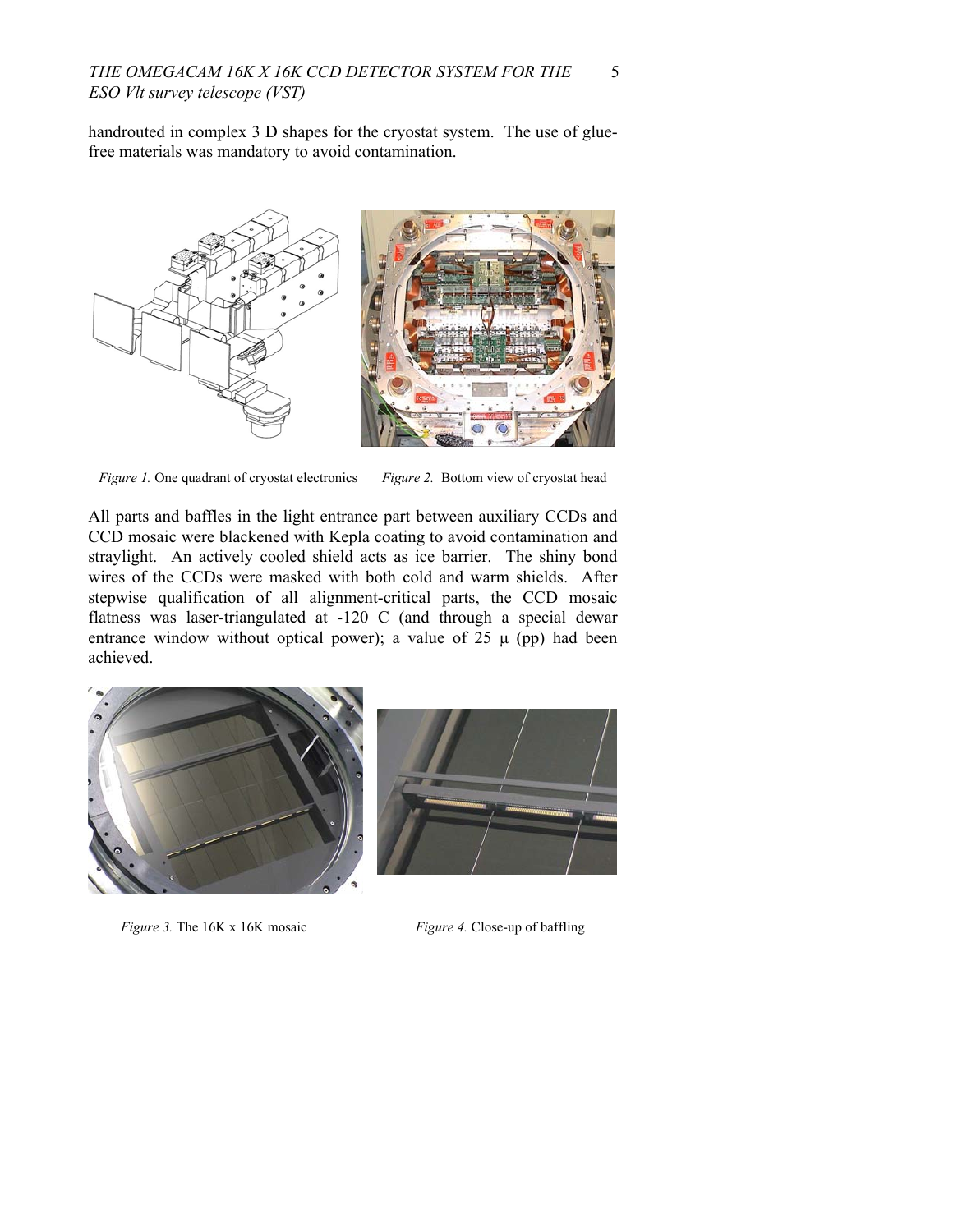#### **5. THE COOLING SYSTEM**

According to model calculations a heat load of 65 W had to be compensated by the cooling system, mounted below the CCD detector head. As no options for external compressors or the feeding of cooling lines through the telescope cable wrap existed, a self contained LN2-based system was developed. It utilizes the maximum cooling power of liquid nitrogen through the combination of an integrated 40 liter LN2 tank, combined with the main top heat exchanger operated in continuous flow mode by the cryostat cooling controller. The top heat exchanger is coupled by means of electrically isolated silver foils to cooling clamps which link directly to the bottom cooling fingers of the CCD mosaic table in the CCD detector head. This way the weight of the cooling system (about 120 Kg) could be decoupled from the flexure of the mosaic table, vibration could be minimized and the position-angle dependent performance of conventional bath cryostat systems at Cassegrain focus could be overcome. As the cooling clamps can be opened and closed through the vacuum vessel, the cooling connections are easily separable before the detector head is mounted or dismounted.



*Figure 5.* Cooling system top interface *Figure 6.* Detector head bottom interface

During laboratory operation, very good margins have been obtained to reach the necessary CCD operating temperature of -120 degrees C and a hold time of about 40 hrs. For the cryogenic and vacuum system control, the cooling system has integrated (heated) sensors for level sensing at top and bottom, a heatable charcoal sorption pump, and two fully redundant sets of temperature and vacuum sensors. Further details about the cooling system can be found in Lizon et al. (these proceedings).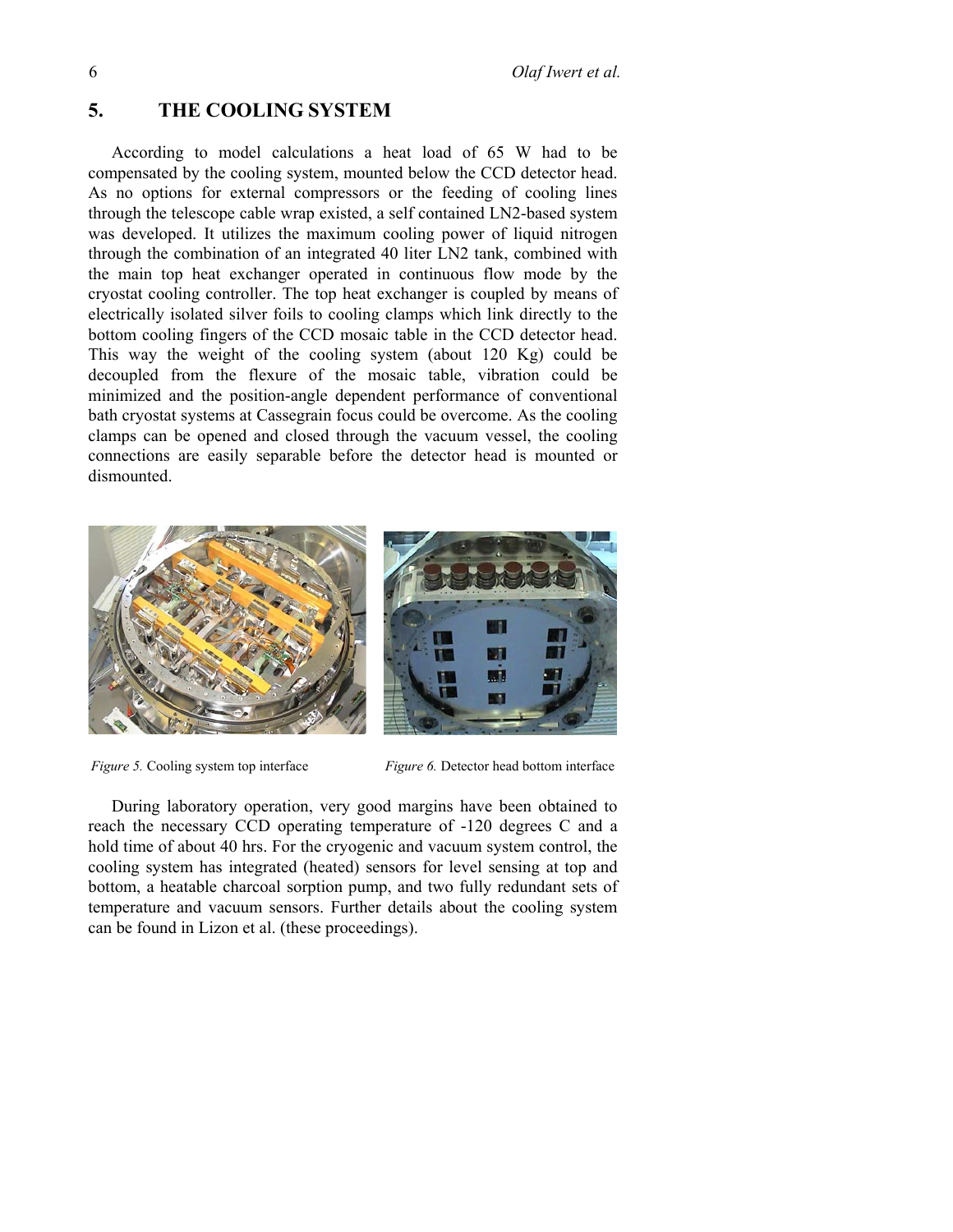#### **6. TEMPERATURE CONTROL AND PULPO 2**

As diagnostics of the completely new construction of both the detector head and the cooling system (considering also all integrated electronics), about 100 temperature sensors with optional permanent logging were integrated into the cryostat at intermediate levels. They will again prove very useful for the checking of the cooling clamp interface after reintegration of detector head and cooling system in Chile.

Pt100 boards with standardized completely glue-free mechanical mounting interface have been developed for universal use. They interface by means of an interconnection kit in different lengths to four multiplexers within the head. Heat dissipation and wiring are minimized.

The P1100 boards are connected to PULPO2 (Geimer et al., these proceedings) which takes care of reading, logging and alarm signaling of up to 125 temperature and vacuum sensors. Furthermore PULPO2 operates four independent PID heater control loops with freely programmable control sensor assignments. In full CCD mosaic operation a homogeneity of 2 K (pp) was achieved across the focal plane.

## **7. COORDINATION AND SYNCHRONIZATION OF MUTIPLE CCD CONTROLLERS**

Three ESO's standard FIERA CCD controllers are used to satisfy all operational needs. Two identical FIERA systems had to be assigned to one mosaic half each of them supports the maximum number of 4x4 video channels. Together with their associated UltraSparc control computers, the basically form two almost independent systems. But, because of the sharing of parallel and serial clocks, they had to be synchronized in soft- and hardware to an accuracy of 0 ns for wipe, integrate, and read functions of the mosaic CCDs. A jitter of one sequencer tick (25ns) would already lead to a jump in bias level of several ADU´s. With the exception of the individual CCD voltages, the software on these two controllers is identical (also with respect to image assembly). FIERA1 operates as the master controller, which triggers the slave controller FIERA2 and also communicates via PULPO2 with the shutter controller (Reif et al, these proceedings).

On FIERA3 are defined software camera #1 for the two guider CCDs and software camera #2 for the two image analyzers. Its synchronization to the master controller is only needed for the shutter opening and the full-frame acquisition images of each auxiliary CCD. After the (automatic or interactive) selection of the guide stars and the setting of the respective